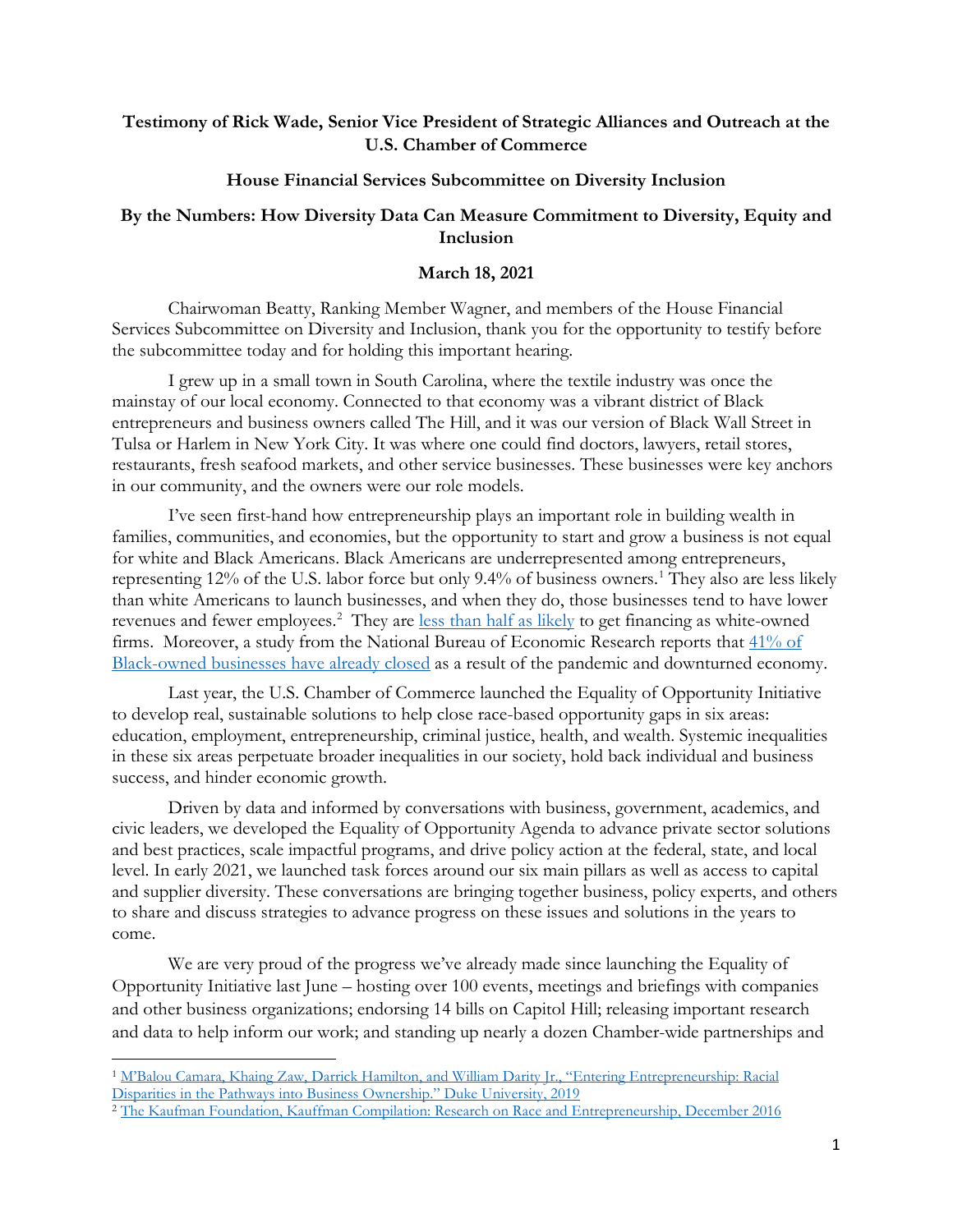programs. In addition, over 500 state and local chambers and other groups have signed on to the Initiative and are advancing this work across their organizations and communities.

I am particularly grateful that the Chamber is doing its part to help foster Black-owned business growth, create jobs, and develop thriving communities. We are working to connect Blackowned businesses to corporate supply chains, and we are helping to address critical issues like access to capital. Our partnerships with [Sky's the Limit](https://www.skysthelimit.org/) and Historically Black Colleges and Universities are inspiring the next generation of diverse entrepreneurs and business leaders.

In addition, since its launch in September 2020, our Foundation has [distributed 600 grants to](https://webackblackbusinesses.com/)  [Black-owned small businesses](https://webackblackbusinesses.com/) in communities heavily impacted by the pandemic in partnership with our Coalition to Back Black Businesses (CBBB). The CBBB has committed to providing \$13 million in grants, mentorship opportunities, and resources to support the long-term success and resilience of Black-owned small businesses over the next three years.

The Chamber's data-driven approach is foundational to our Equality of Opportunity Initiative. In partnership with MetLife, the Chamber produces a monthly [small business index](https://www.uschamber.com/report/small-business-coronavirus-impact-poll) to track the impact of the pandemic on firms—including minority-owned small businesses. We also support efforts by the Consumer Financial Protection Bureau to implement Section 1071, which amends the Equal Credit Opportunity Act to require that financial institutions collect and report information concerning credit applications made by women- or minority owned businesses and by small businesses.

Further, we have repeatedly supported the outstanding efforts by Representatives Meeks and Maloney to champion corporate board diversity and have already endorsed H.R. 1277, The Improving Corporate Governance Through Diversity Act of 2019. Diversity has become increasingly important for good corporate governance and the Improving Corporate Governance Through Diversity Act will establish a model to organically boost diversity on boards through disclosure, rather than the counterproductive quota-driven strategies that some have attempted.

For decades, corporate boards and governance advocates have embraced the goal of diversity, but diverse representation—especially Black representation—in boardrooms is still distressingly low. We are encouraged by a [recently released report from BoardProspects](https://www.pionline.com/governance/number-black-board-members-starts-increase-report) showing the number of Black board members among Russell 3000 companies is still small, but progress is beginning to emerge. Recently, the Chamber announced an exciting initiative to help address this disparity. Through a partnership with the National Association of Corporate Directors, we committed to help identify, prepare, and connect at least 250 Black business executives to public and private boards by the end of 2022.

We need to address diversity urgently and through intentional action, but policymakers should be careful to structure diversity policies in a flexible and durable way. An initiative that might make sense in a highly-populated metropolitan area might not make as much sense in a rural one. Further, it may take companies time to implement diversity policies and initiatives, even when they are internally prioritized within a company. Policies that incorporate flexibility, such as a "comply or explain" model in disclosure, can shed light on why an internal diversity goal has not been achieved and can help a company think through their shortcomings. Approaches like "comply or explain" provide important information to investors and the company's own employees. Moreover, allowing companies some flexibility in implementing diversity initiatives gives those policies a chance to take hold long term, as companies can strategize about their priorities and identify good candidates to fill open positions.